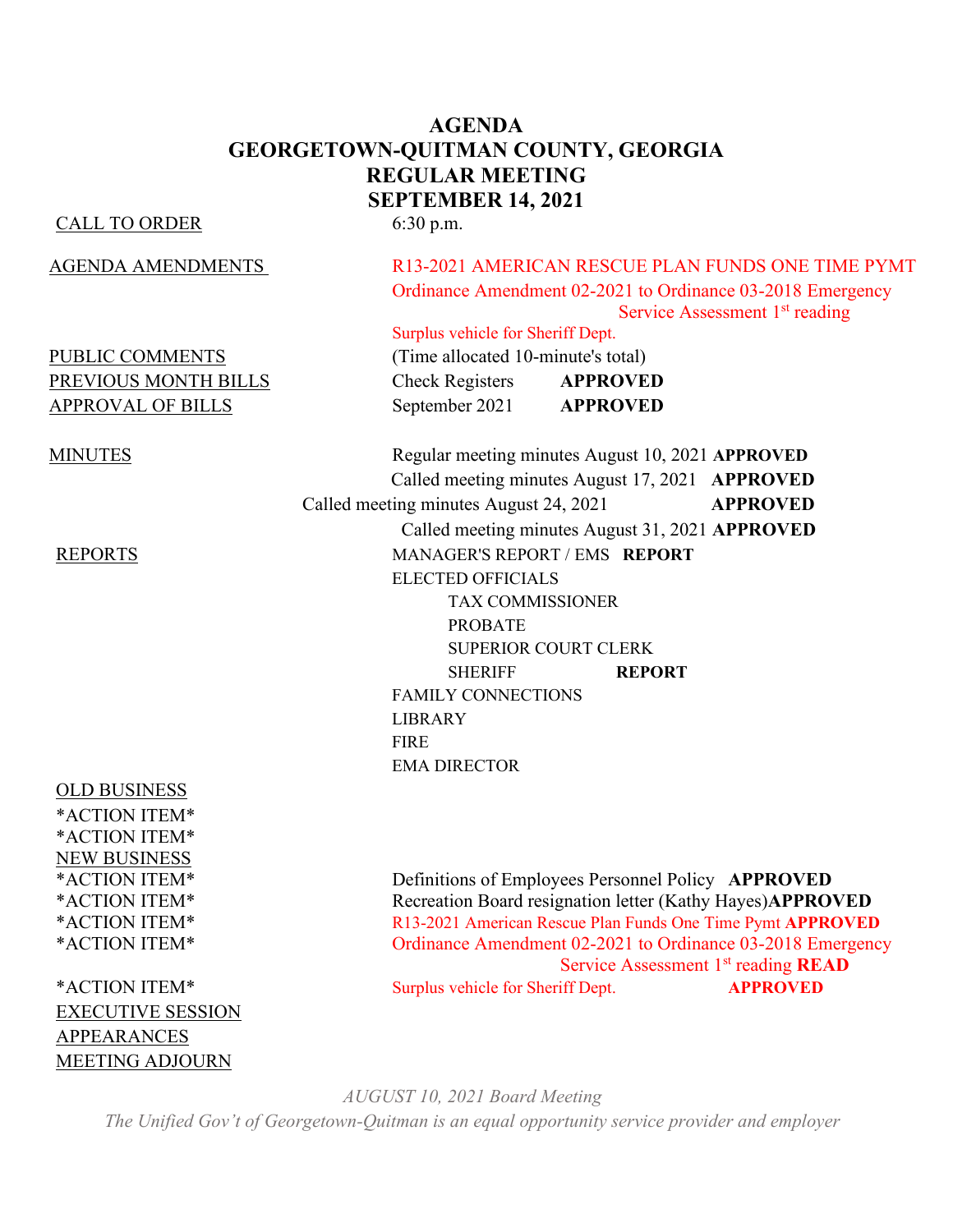## **GEORGETOWN-QUITMAN COUNTY COMMISSION REGULAR MEETING MINUTES August 10, 2021 6:30 p.m.**

## **CALLED TO ORDER**

The meeting was called to order at 6:32 p.m. with a prayer followed by the pledge. Members present were Commissioners: Lewis, Blackmon, Hayes, Kinsey and Bussey. County Attorney Tracy Cary, Financial Officer Teri Odom, County Clerk Carolyn Wilson, and County Manager Jason Weeks.

## **AGENDA AMENDMENTS**

Chairman Lewis asked for a motion to accept the amended agenda as presented. **Motion made** 

**by Blackmon to accept the amended agenda. Second by Kinsey**. Voting Yes- Bussey, Kinsey, Hayes, Blackmon, and Lewis.

**PUBLIC COMMENTS-** Chairman Lewis asked if there were any public comments. There were none at this time.

## **PREVIOUS MONTH CHECK REGISTER**

**Motion made by Kinsey to approve the previous month's check register. Second by Hayes.** Voting Yes- Bussey, Kinsey, Hayes, Blackmon, and Lewis.

## **APPROVAL OF BILLS**

**Motion made by Blackmon to approve the bills as presented. Second by Kinsey.** Voting Yes- Bussey, Kinsey, Hayes, Blackmon, and Lewis.

## **MINUTES**

July 13, 2021, Regular meeting minutes- **Motion made by Hayes to approve the regular meeting minutes. Second by Blackmon.** Voting Yes- Bussey, Hayes, Blackmon, and Lewis. (Kinsey was not present at the July 13, 2021 meeting).

July 29, 2021 Called meeting minutes-**Motion made by Blackmon to approve the Called meeting minute. Second by Bussey.** Voting Yes-Bussey, Hayes, Blackmon, and Lewis. (Kinsey was not present at the July 29, 2021 meeting).

*AUGUST 10, 2021 Board Meeting*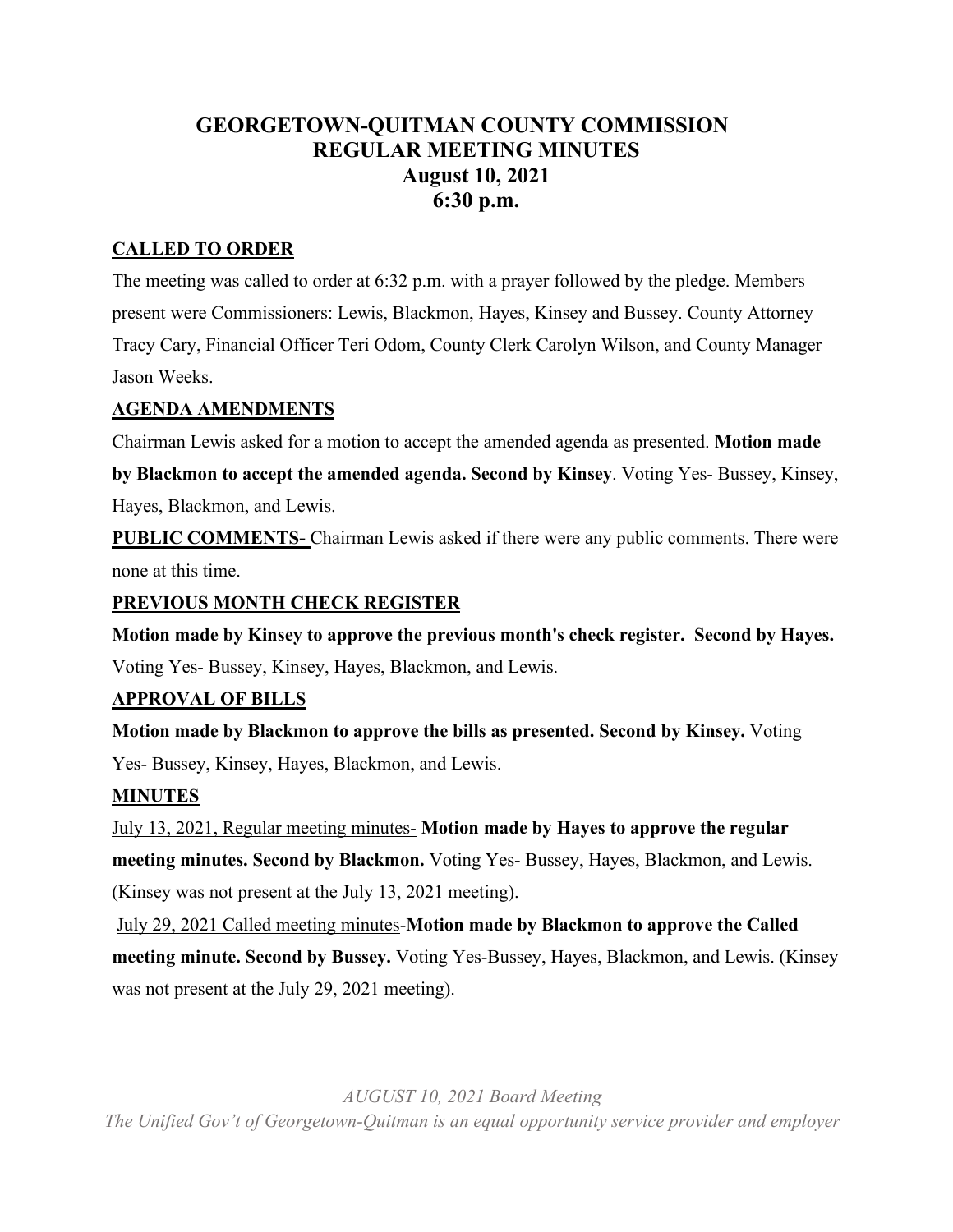**MANAGER'S REPORT-**Weeks was present and gave his report on EMS for the month of July. **GRADY EMS-** Weeks stated the zoom meeting with Grady was successful. Grady expressed that they are looking forward to continuing to work with Quitman and Clay County. Randolph County has still not made a decision on this service but their decision will not affect Quitman and Clay County.

**LMIG-** Weeks said he spoke with Tim Simpson from Barrett and Simpson Engineering about our 2021 LMIG projects on the state mandated bridge repairs. Simpson told Weeks that he has the plans drawn up and this will be in the paper in the next two weeks to accept bids on these projects.

**TRUNK OR TREAT-** Weeks explained to the Commissioners that we have had some citizens asking if we were going to be able to do Trunk or Treat this year. Everyone seems to be in favor of doing this but will take all the necessary precautions due to COVID-19.

**Tax Commissioner Report-** Tax Commissioner Mindy Ward was present at the meeting and gave a brief update. She stated that they have a new website for the Tax Commissioner office and she is very pleased with it. She went onto say that on the tax bill the Emergency Service Fee would now be called Emergency Service Assessment and the bills should go out the first of September.

**Probate Report-** Probate Judge Matt Self was present at the meeting and gave a report for the month and the money collected. Judge Self also addressed the Commissioners about his concerns with ordering citizens to clean up properties for Code Enforcement without a place for them to haul the debris. Judge Self stated he would get with each Commissioner individually about this issue to get their ideas and thoughts on this matter. Judge Self went onto to say that there is a special election coming up for the Board of Education. Advance voting starts October 11, 2021 and the regular voting day is November 2, 2021.

### **SUPERIOR CLERK OF COURT-**

### **SHERIFF REPORT-**

**FAMILY CONNECTIONS-** Family Connections Coordinator Ms. Sara Lee Crumbs was present at the meeting and gave a brief update for the month. Ms. Sara Lee Crumbs went over the Appreciation/Community Day that is being held on September 18, 2021 at the Community

*AUGUST 10, 2021 Board Meeting*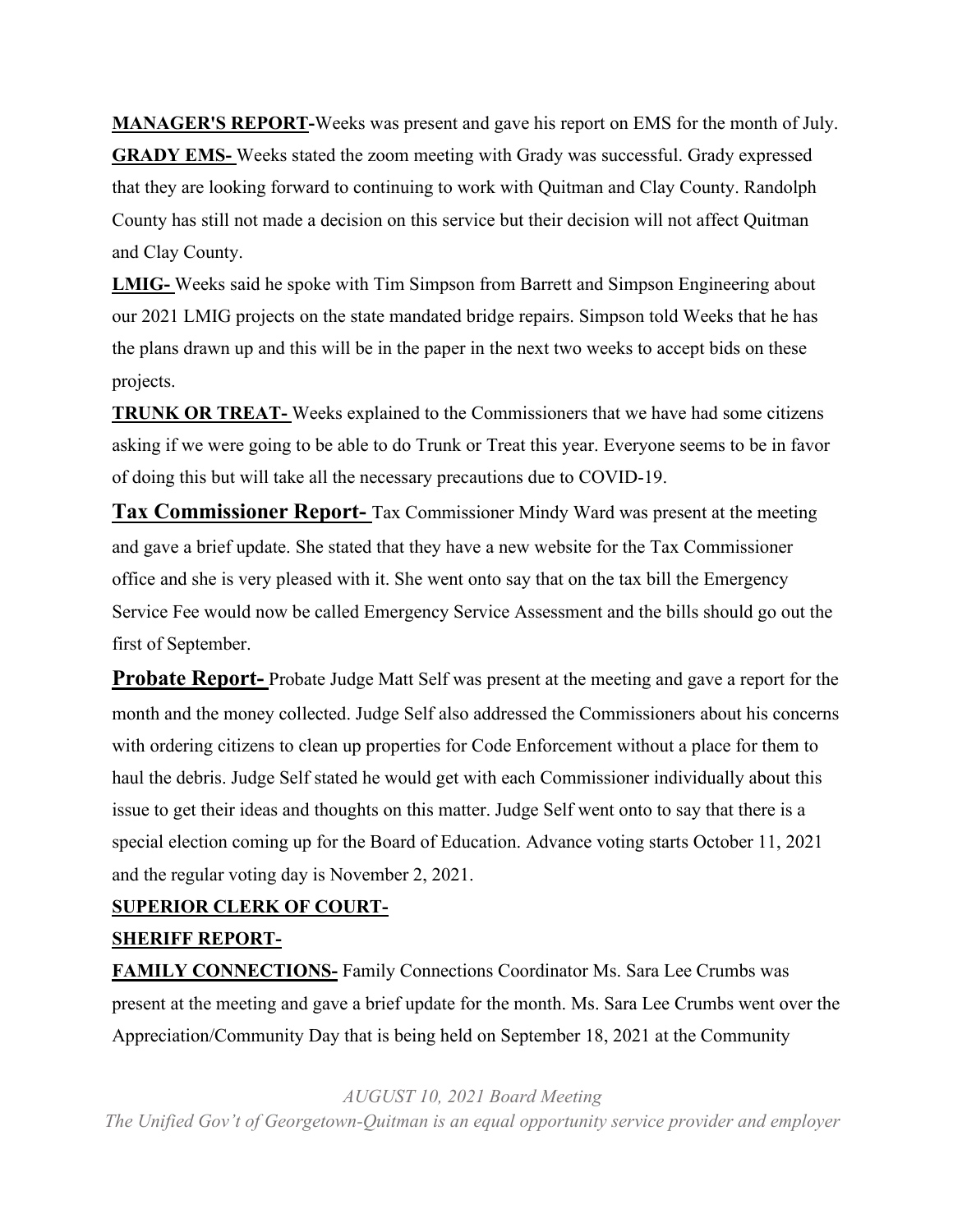Center. She explained that there will be free food and school supplies. Mask will be required inside and out due to the virus.

#### **Library-**

# **Fire Dept. Report-CHAIRMAN REPORT-OLD BUSINESS-NEW BUSINESS-2021-03 EXHIBIT A BUDGET AMENDMENTS-** Chairman Lewis read 2021-03 Exhibit A

budget amendments. **Motion made by Kinsey to approve these amendments. Second by Hayes.** Voting Yes-Bussey, Kinsey, Hayes, Blackmon, and Lewis.

### **ORDINANCE AMENDMENT 02-2021 EMERGENCY SERVICE ASSESSMENT-**

Chairman Lewis read Ordinance amendment 02-2021 to Ordinance 03-2018 to change the Emergency service fee to Emergency service assessment. This was the  $1<sup>st</sup>$  reading of this ordinance.

**ORDINANCE 03-2021 SPEED ZONE ORDINANCE-** Chairman Lewis stated that there are some errors on the speed limits on this ordinance. This will be tabled to be discussed at the next work session.

**EXECUTIVE SESSION- Motion made by Blackmon to close regular session. Second by Hayes.** Voting Yes-Bussey, Kinsey, Hayes, Blackmon, and Lewis. **Motion made by Blackmon to go into executive session to discuss possible litigation, personnel, and real estate. Second by Hayes.** Voting Yes-Bussey, Kinsey, Hayes, Blackmon, and Lewis. **Motion made by Blackmon to close executive session. Second by Kinsey.** Voting Yes-Bussey, Kinsey, Hayes, Blackmon, and Lewis. **Motion made by Blackmon to reopen regular session. Second by Bussey.** Voting Yes-Bussey, Kinsey, Hayes, Blackmon, and Lewis. **Motion made by Kinsey for the Tax Commissioner to move forward on collections on the unpaid Emergency Service Fees. Second by Hayes.** Voting Yes-Bussey, Kinsey, Hayes, Blackmon, and Lewis. The Commissioners will send a letter confirming their support. The Commissioners agreed to the November 2021 special election requested by the Quitman County Board of Education. Chairman Lewis stated the Commissioners heard the request from the Election Superintendent.

*AUGUST 10, 2021 Board Meeting*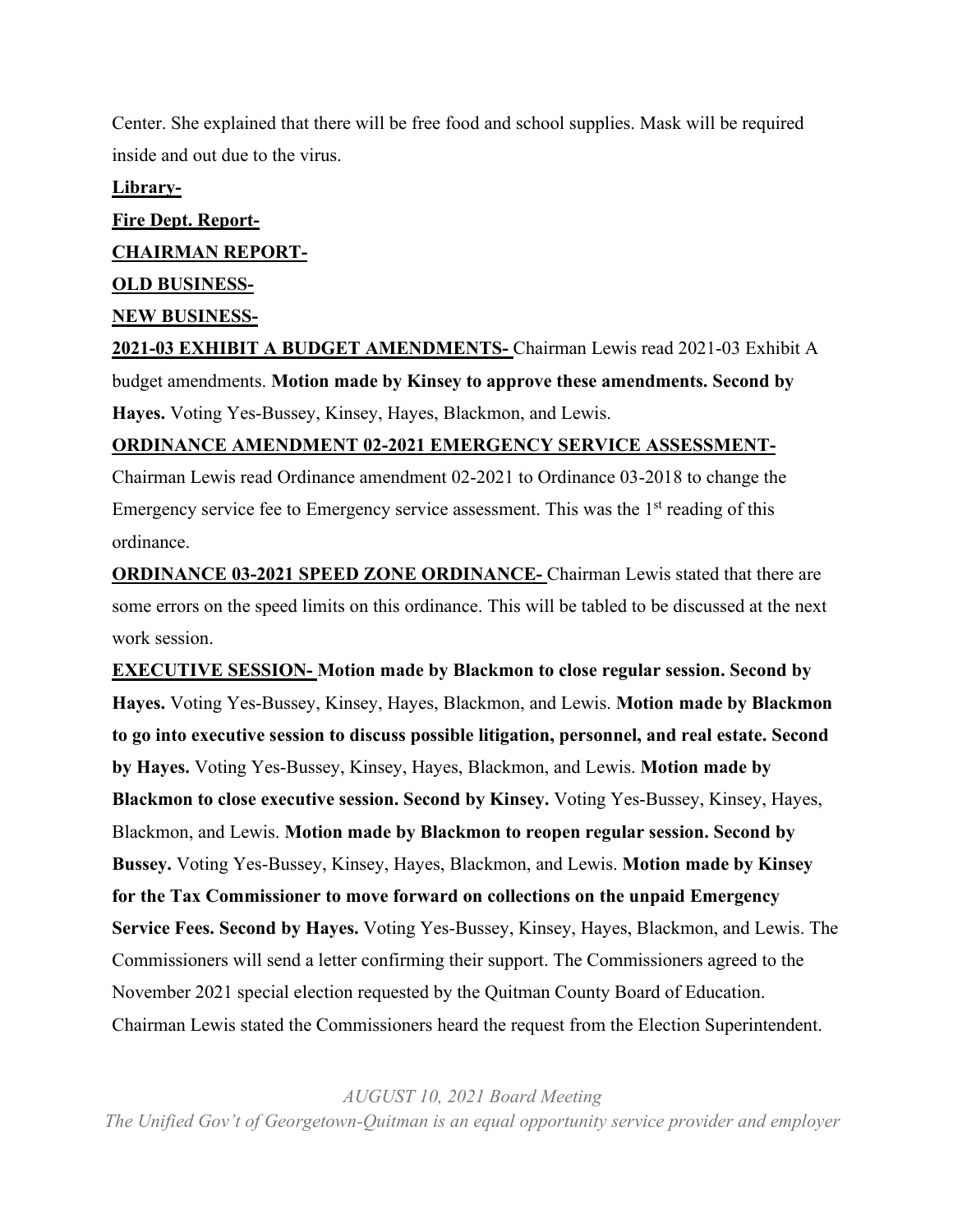## **Motion made by Hayes to approve the Board of Education paying the Election Superintendent for his time for the special election in November 2021. Second by Kinsey.**

Voting Yes-Bussey, Kinsey, Hayes, Blackmon, and Lewis.

Chairman Lewis asked everyone to please look sat their calendar to pick a date for a work session. The work session is scheduled for August 31, 2021 at 12:00 p.m.

**APPEARANCES** –. Chairman Lewis asked Mr. Jim Copp the director for Lower Chattahoochee Regional E-911 Authority Board if he would stand and give his report and update. Mr. Copp started by thanking the Commissioners for allowing him to have this time to give a brief update. Mr. Copp gave his update for the month and his new ideas and accomplishments.

### **MEETING ADJOURN**

Motion to adjourn at 8:02 p.m.

\_\_\_\_\_\_\_\_\_\_\_\_\_\_\_\_\_\_\_\_\_\_\_\_\_\_\_\_\_\_\_\_\_\_\_ \_\_\_\_\_\_\_\_\_\_\_\_\_\_\_\_\_\_\_\_\_\_\_\_\_\_\_\_\_\_\_\_\_\_\_\_ Carvel Lewis, Chairman Danny Blackmon, Vice Chairman \_\_\_\_\_\_\_\_\_\_\_\_\_\_\_\_\_\_\_\_\_\_\_\_\_\_\_\_\_\_\_\_\_\_\_ \_\_\_\_\_\_\_\_\_\_\_\_\_\_\_\_\_\_\_\_\_\_\_\_\_\_\_\_\_\_\_\_\_\_\_\_ Willie H. Bussey, Jr., Commissioner David Kinsey, Commissioner \_\_\_\_\_\_\_\_\_\_\_\_\_\_\_\_\_\_\_\_\_\_\_\_\_\_\_\_\_\_\_\_ \_\_\_\_\_\_\_\_\_\_\_\_\_\_\_\_\_\_\_\_\_\_\_\_\_\_\_\_\_\_\_\_\_\_\_\_ Jim Hayes, Commissioner Attest: Jason Weeks, County Manager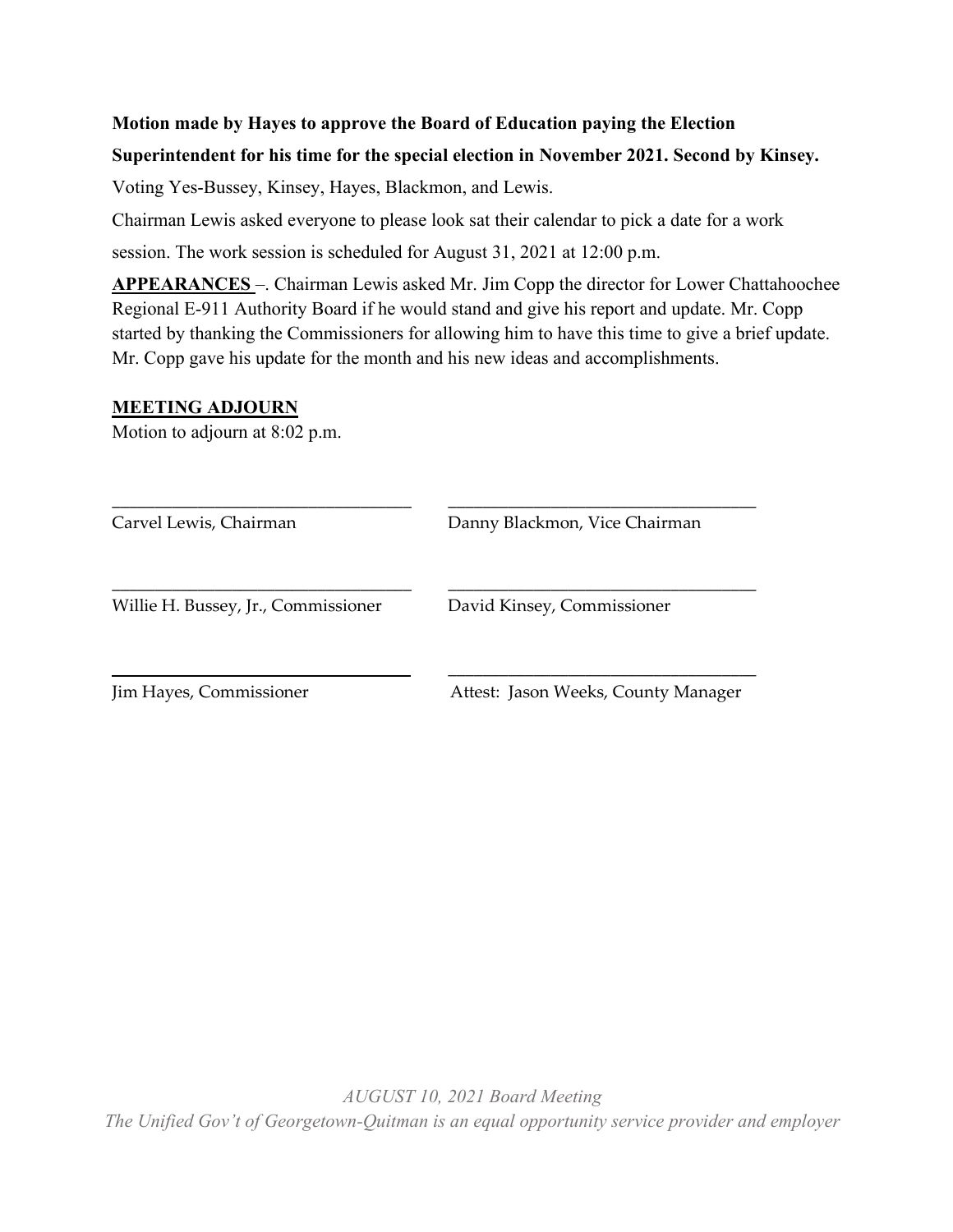## **GEORGETOWN-QUITMAN COUNTY COMMISSION CALLED MEETING MINUTES August 17, 2021 4:00 p.m.**

**CALLED TO ORDER** The meeting was called to order at 4:05 p.m. with prayer. Members present were Commissioners: Lewis, Kinsey, Hayes, and Bussey. Financial Officer Teri Odom, County Clerk Carolyn Wilson, and County Manager Jason Weeks. (Blackmon was not present at the meeting).

## **AGENDA AMENDMENTS-**

Chairman Lewis asked for any agenda amendments. Commissioner Kinsey asked to add handicap parking at Bluff Park boat landing. Also, need to add LeCraw Engineering combination plat for Georgetown Dollar General, LLC. **Motion made by Kinsey to accept the amended agenda. Second by Hayes**. Voting Yes-Bussey, Kinsey, Hayes, and Lewis.

**BEER & WINE APPLICATION GEORGETOWN COUNTRY CORNER-** Chairman Lewis asked for a motion to approve this beer and wine application. **Motion made by Bussey to approve the beer and wine application for Georgetown Country Corner at 1856 US Hwy 82. Second by Hayes.** Voting Yes-Bussey, Kinsey, Hayes, and Lewis.

**SURPLUS VEHICLES FOR SHERIFF DEPT.-** Chairman Lewis went over the vehicles and the boat that Sheriff Davis wants to have declared surplus to be able to sell.

- **1) Dodge Charger 2014 Vin#6150 Tag#GV4593D**
- **2) Ford Crown Vic 2010 Vin# 3606 Tag# GV4628B**
- **3) Ford Crown Vic 2010 Vin#3607 Tag# GV4627B**
- **4) 25 Ft. Challenger Boat 175 hp outboard motor**

**Motion made by Bussey to have all above items declared as surplus. Second by Kinsey.**  Voting Yes-Bussey, Kinsey, Hayes, and Lewis.

**REGION 7 EMS COUNCIL APPOINTMENT-** Weeks stated that it is time to reappoint John E. Pate to this board but after checking with Mr. Pate he did not want to be reappointed. He suggested Tina White as a replacement. Weeks said that he will check with Mrs. White.

**COMMUNITY ADVISORY COMMITTEE AT QUITMAN K-12-** Chairman Lewis explained that the school is requesting one of the Commissioners to serve on the Community Advisory Committee board. **Motion made by Hayes to allow Willie Bussey to serve on this Committee to represent Georgetown-Quitman County. Second by Kinsey**. Voting Yes-Bussey, Kinsey, Hayes, and Lewis.

**HANDICAP PARKING AT BLUFF PARK BOAT LANDING-** Commissioner Kinsey stated that he had been approached about adding handicap parking at the boat landing. Weeks

*AUGUST 10, 2021 Board Meeting*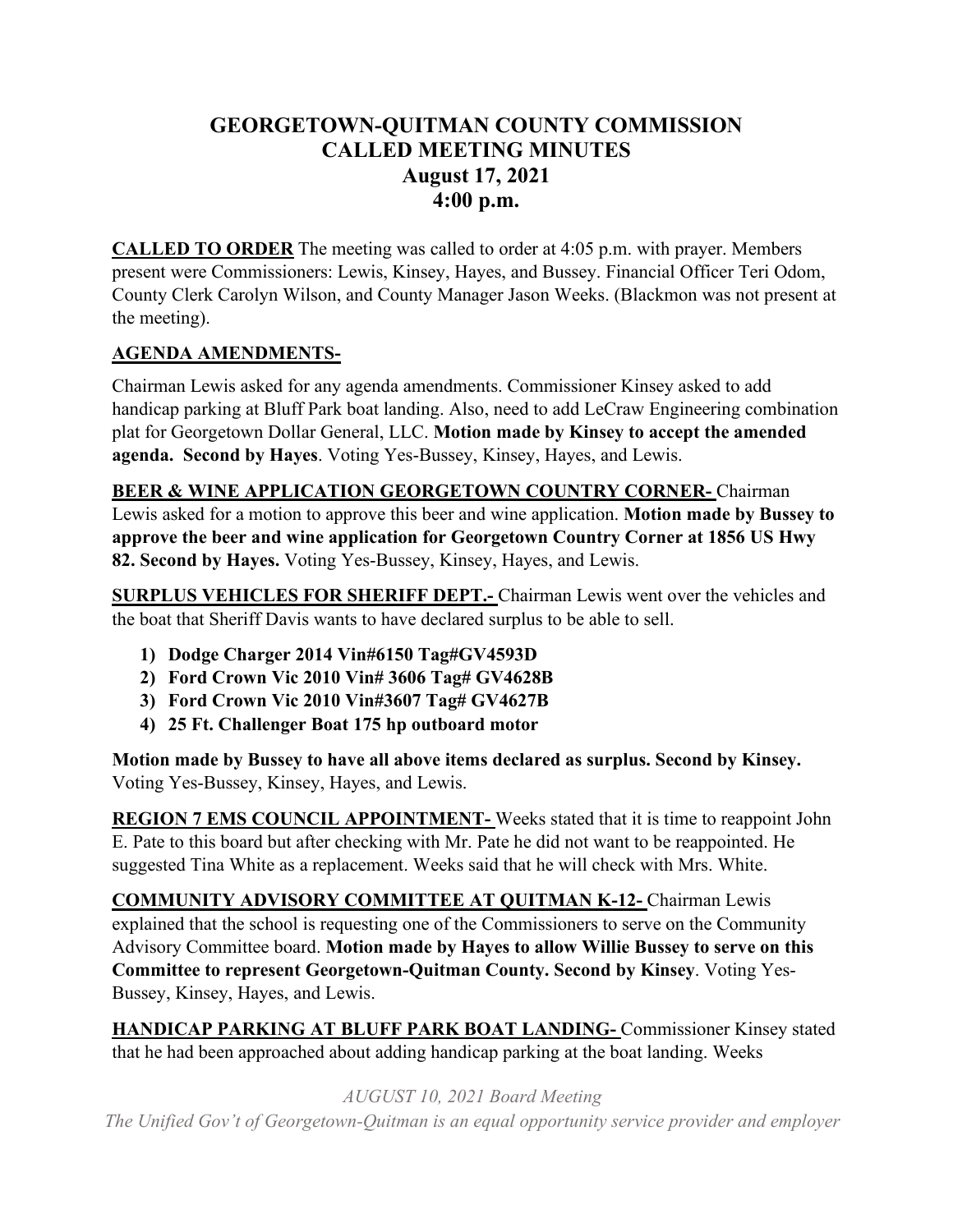explained he had been approached about the same thing and this is something that we are going to try to do if there is room in the cul de sac area. Weeks said he has already ordered the paint to repaint the parking spots and with room permitting this is something that he will make happen.

**R12-2021 ADOPT MILL RATE RESOLUTION-** Chairman Lewis went over Resolution R12- 2021 to adopt the mill rate as follows: County Wide Millage rate at 15.884 mills, County Wide School Millage rate at 13.986 mills, School Bond rate at 1.987 mills. Total mill rate for 2021 County wide 31.837 mills. **Motion made by Kinsey to approve R12-2021 Mill rate Resolution. Second by Bussey.** Voting Yes-Bussey, Kinsey, Hayes, and Lewis.

## **APPEARANCES\_-**

## **EXECUTIVE SESSION –**

## **MEETING ADJOURN**

Motion to adjourn at 5:05 p.m.

**Motion made by Kinsey to reopen the Called meeting. Second by Bussey**. Voting Yes-Bussey, Kinsey, Hayes, and Lewis.

**COMBINATION PLAT FOR GEORGETOWN DOLLAR GENERAL, LLC-** Chairman Lewis stated that we received a combination plat for the Georgetown Dollar General, LLC from LeCraw Engineering firm. This survey for the combination of parcels has been reviewed by Planning and Zoning and it was recommended that this be approved by the Commission. **Motion made by Bussey to approve the combination of parcels located in land lot 317 of the 8th district of Georgetown-Quitman County. Parcel 1 previous owner Forest McKenzie Brunson Jr. DB 64, Pg. 677 and parcel 2 previous owner Annie C. Hunter, Jerry Hunter, and Betty B. Hunter. DB 89, Pg. 146. Second by Kinsey.** Voting Yes-Bussey, Kinsey, Hayes, and Lewis.

| Carvel Lewis, Chairman              | was not present<br>Danny Blackmon, Vice Chairman |
|-------------------------------------|--------------------------------------------------|
| Willie H. Bussey, Jr., Commissioner | David Kinsey, Commissioner                       |
| Jim Hayes, Commissioner             | Attest: Jason Weeks, County Manager              |

*AUGUST 10, 2021 Board Meeting The Unified Gov't of Georgetown-Quitman is an equal opportunity service provider and employer*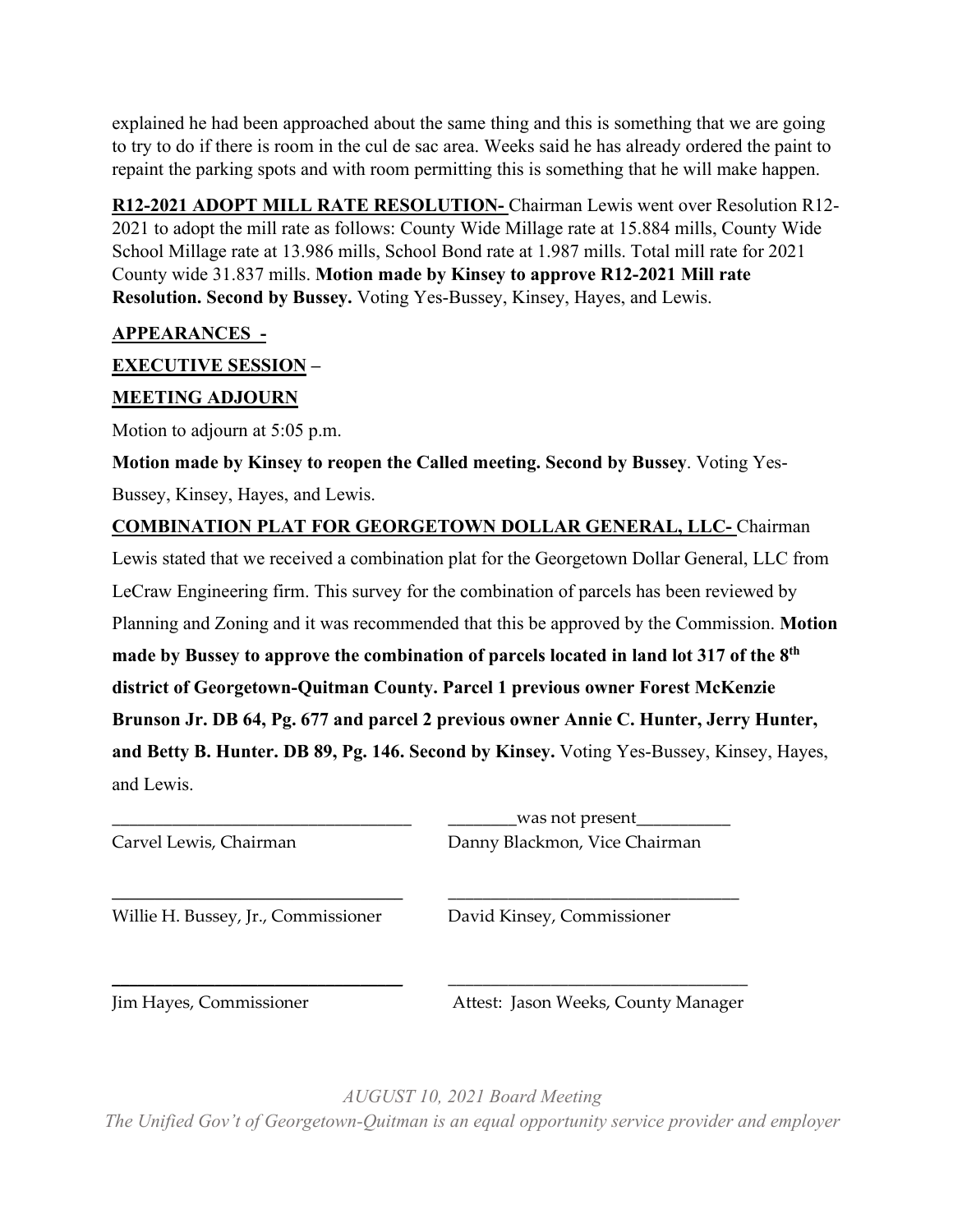## **GEORGETOWN-QUITMAN COUNTY COMMISSION CALLED MEETING MINUTES August 24, 2021 4:00 p.m.**

**CALLED TO ORDER** The meeting was called to order at 4:18 p.m. with prayer. Members present were Commissioners: Lewis, Blackmon, Kinsey, Hayes, and Bussey. Financial Officer Teri Odom, County Clerk Carolyn Wilson, and County Manager Jason Weeks.

## **AGENDA AMENDMENTS-**

Chairman Lewis asked for any agenda amendments. County Manager Weeks asked to add matching funds from the American Rescue Act funds. **Motion made by Hayes to accept the amended agenda. Second by Kinsey**. Voting Yes-Bussey, Kinsey, Hayes, Blackmon and Lewis.

**AMERICAN RESCUE ACT FUNDS-** Weeks explained that he spoke with Chad Griffin from Stillwaters Engineering and he informed Weeks about some other federal funds that are available to help with infrastructure for water and sewer that didn't get distributed to the cities and counties. Mr. Griffin is working with River Valley Regional Commission to write grants to help repair a water main on US Hwy 82 and Lower Lumpkin Rd., fire hydrants that need to be replaced or are in need of repair because they leak, and to update the meter reading meter system. All of these projects combined would be around a cost of \$800,000.00 dollars. The matching portion that we would owe would be \$160,000.00 dollars and we can use the American Rescue Act funds. Mr. Griffin has everything ready but needs the approval from the Commissioners to submit the application. **Motion made by Blackmon to use the American Rescue Act funds in the amount of \$160,000.00 dollars to cover the Counties matching portion for these projects. Second by Kinsey.** Voting Yes-Bussey, Kinsey, Hayes, Blackmon, and Lewis.

## **APPEARANCES\_-**

**EXECUTIVE SESSION –Motion made by Blackmon to go into Executive session to discuss real estate at 4:37 p.m. Second by Bussey.** Voting Yes-Bussey, Kinsey, Hayes, Blackmon, and Lewis. **Motion made by Blackmon to close executive session at 5:23 p.m. Second by Bussey.** Voting Yes-Bussey, Kinsey, Hayes, Blackmon, and Lewis. **Motion made by Bussey to return to regular session at 5:25 p.m. Second by Kinsey.** Voting Yes-Bussey, Kinsey, Hayes, Blackmon, and Lewis.

**Motion made by Blackmon to give a 50% tax abatement for five years to Forestry Pontoon Company, deed them 7 acres of land, and give them freeport tax exemption for the first 5 years and do a 20% reduction every year until it is gone. Vice Chairman Blackmon stated** 

*AUGUST 10, 2021 Board Meeting*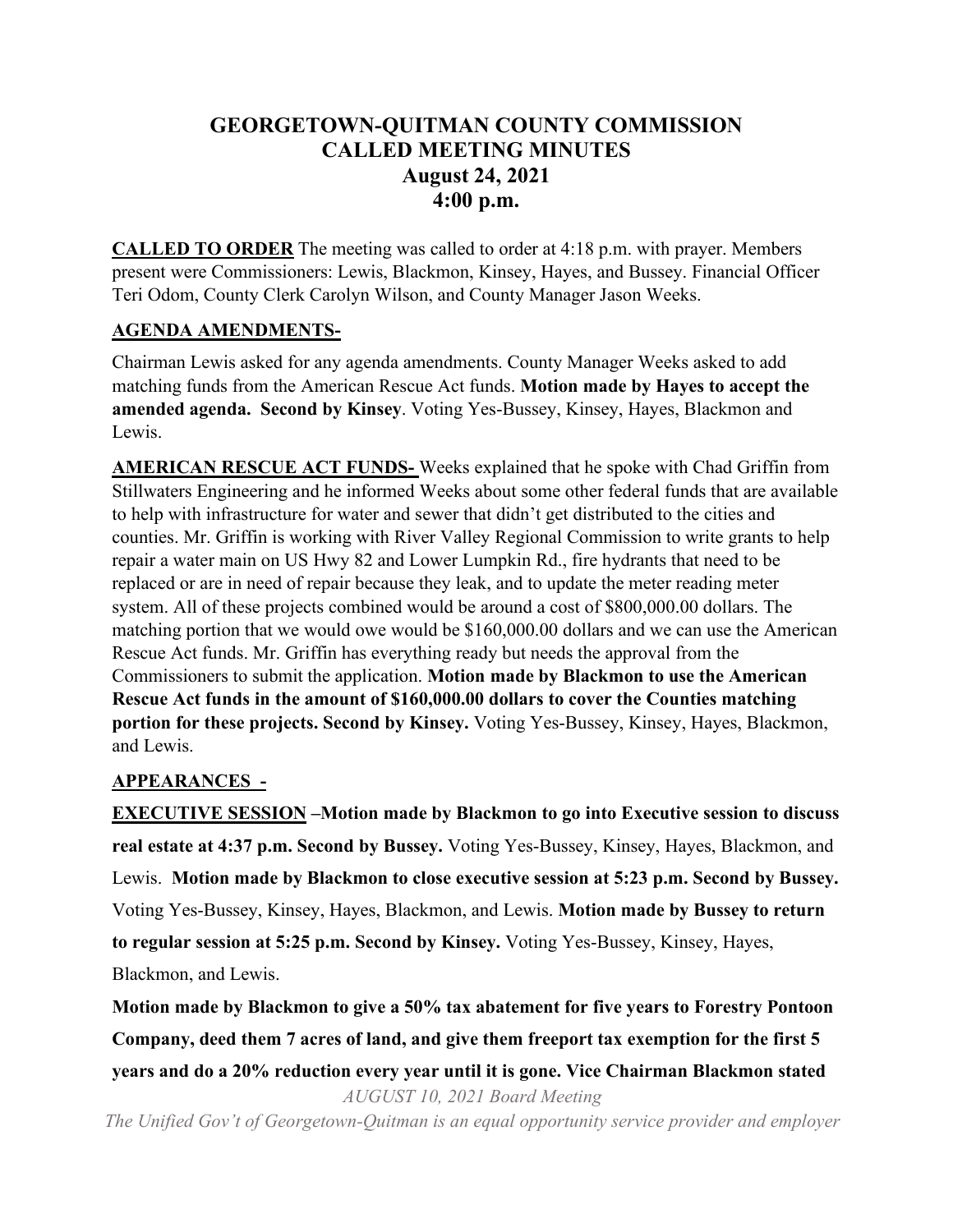**that we would utilize all state programs that we can. All of this is based on the minimum state requirements being met. Second by Kinsey.** Voting Yes-Bussey, Kinsey, Hayes,

\_\_\_\_\_\_\_\_\_\_\_\_\_\_\_\_\_\_\_\_\_\_\_\_\_\_\_\_\_\_\_\_\_\_\_ \_\_\_\_\_\_\_\_\_\_\_\_\_\_\_\_\_\_\_\_\_\_\_\_\_\_\_\_\_\_\_\_\_\_

\_\_\_\_\_\_\_\_\_\_\_\_\_\_\_\_\_\_\_\_\_\_\_\_\_\_\_\_\_\_\_\_\_\_ \_\_\_\_\_\_\_\_\_\_\_\_\_\_\_\_\_\_\_\_\_\_\_\_\_\_\_\_\_\_\_\_\_\_

\_\_\_\_\_\_\_\_\_\_\_\_\_\_\_\_\_\_\_\_\_\_\_\_\_\_\_\_\_\_\_\_\_\_ \_\_\_\_\_\_\_\_\_\_\_\_\_\_\_\_\_\_\_\_\_\_\_\_\_\_\_\_\_\_\_\_\_\_\_

Blackmon, and Lewis.

#### **MEETING ADJOURN**

Motion to adjourn at 4:38 p.m.

Carvel Lewis, Chairman **Danny Blackmon**, Vice Chairman

Willie H. Bussey, Jr., Commissioner David Kinsey, Commissioner

Jim Hayes, Commissioner Attest: Jason Weeks, County Manager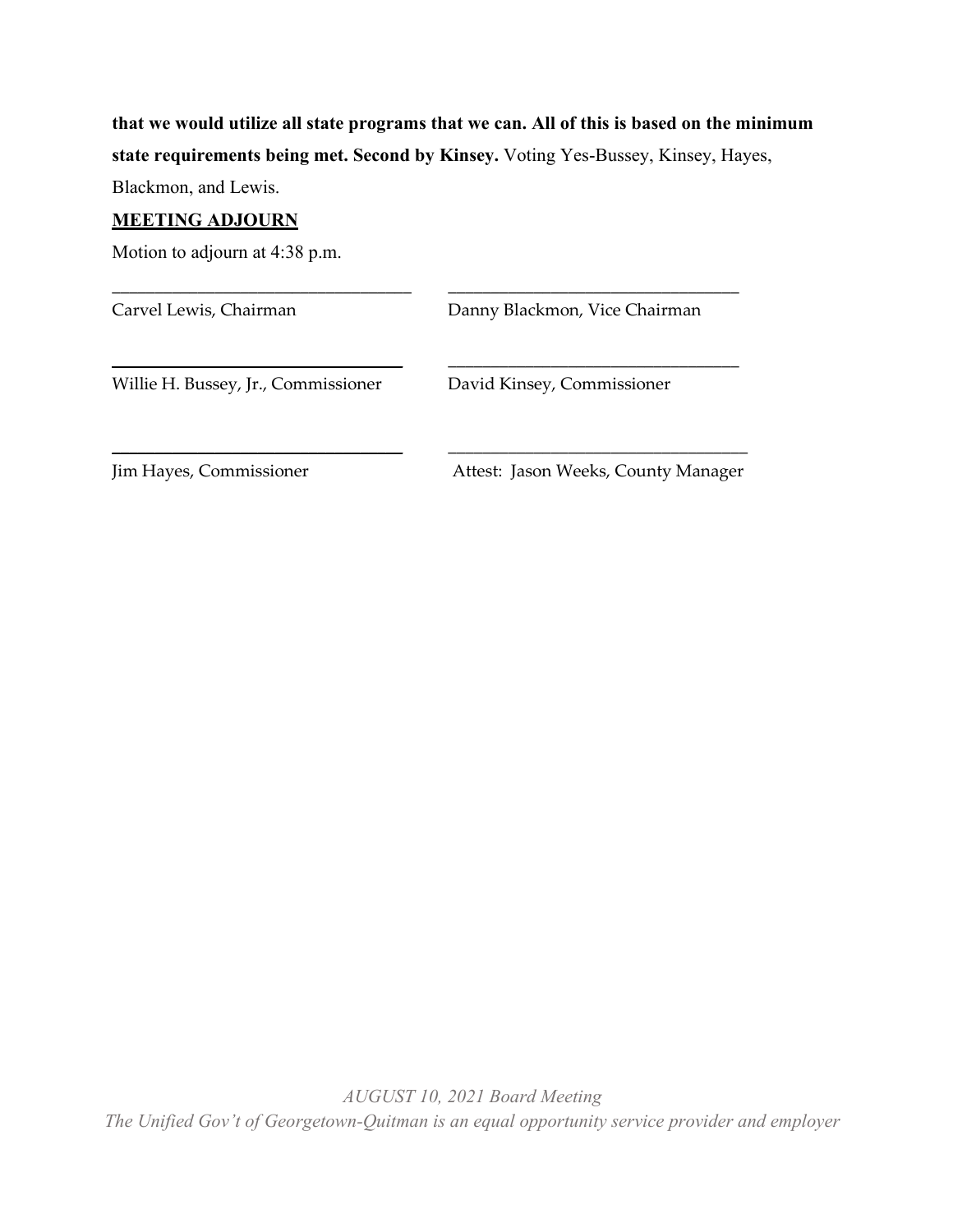## **GEORGETOWN-QUITMAN COUNTY COMMISSION CALLED MEETING MINUTES August 31, 2021 1:00 p.m.**

**CALLED TO ORDER** The meeting was called to order at 1:01 p.m. with prayer. Members present were Commissioners: Lewis, Blackmon, Kinsey, Hayes, and Bussey. Financial Officer Teri Odom, County Clerk Carolyn Wilson, and County Manager Jason Weeks.

## **AGENDA AMENDMENTS-**

Chairman Lewis asked for any agenda amendments. **Motion made by Kinsey to accept the agenda as presented. Second by Hayes**. Voting Yes-Bussey, Kinsey, Hayes, Blackmon and Lewis.

**MOBILE COMM. AMERICA (MOTOROLA) AGREEMENT-** Chairman Lewis asked Financial Officer Odom to explain this agreement to everyone. Odom stated that this agreement will cover all maintenance on our existing repeater as well as a second repeater to be installed alongside the existing repeater. The agreement will also cover all radios we currently have for any defects. This agreement will cost \$726.09 per month for the five years. **Motion made by Kinsey to enter into the agreement with Mobile Communications America for five years at \$726.09 per month. Second by Hayes**. Voting Yes-Bussey, Kinsey, Hayes, Blackmon and Lewis.

**DEBT FORGIVENESS POLICY—** Chairman Lewis went over the debt forgiveness policy for the Water and Sewer Authority. **Motion made by Bussey to approve the Debt Forgiveness policy. Second by Kinsey.** Voting Yes-Bussey, Kinsey, Hayes, Blackmon, and Lewis.

**SPEED ZONE ORDINANCE**-Weeks stated that most of the speed limits listed for the County roads are not correct. Weeks said he is going to contact DOT to get these corrected. Chairman Lewis said as soon as this gets updated, they will come back to approve this.

**ROAD DEPT. OPERATIONS-** Weeks explained that we have 2 positions open with the Road Dept. Weeks would like to do pay increases for the Road Dept. He stated that he went over the budget with Odom and with making the pay increases that he is requesting will not affect the budget. Weeks recommended that we start all new Road Dept. employees at \$10.00 per hour and after 90 days increase to \$10.25 per hour. He would like to increase the current Road Dept. employees that are the lowest paid to \$10.75 per hour. Vice Chairman stated that he would like everyone to start at \$10.00 per hour. Chairman Lewis asked if Blackmon, Bussey, Odom, and Weeks could get together to make a recommendation to the Commission Board. Weeks asked that his pay increase request begin the next pay period. **Motion made by Blackmon to approve the pay increases recommended by Weeks and will be effective the next pay period. Second by Kinsey.** Voting Yes-Bussey, Kinsey, Hayes, Blackmon, and Lewis.

*AUGUST 10, 2021 Board Meeting The Unified Gov't of Georgetown-Quitman is an equal opportunity service provider and employer*